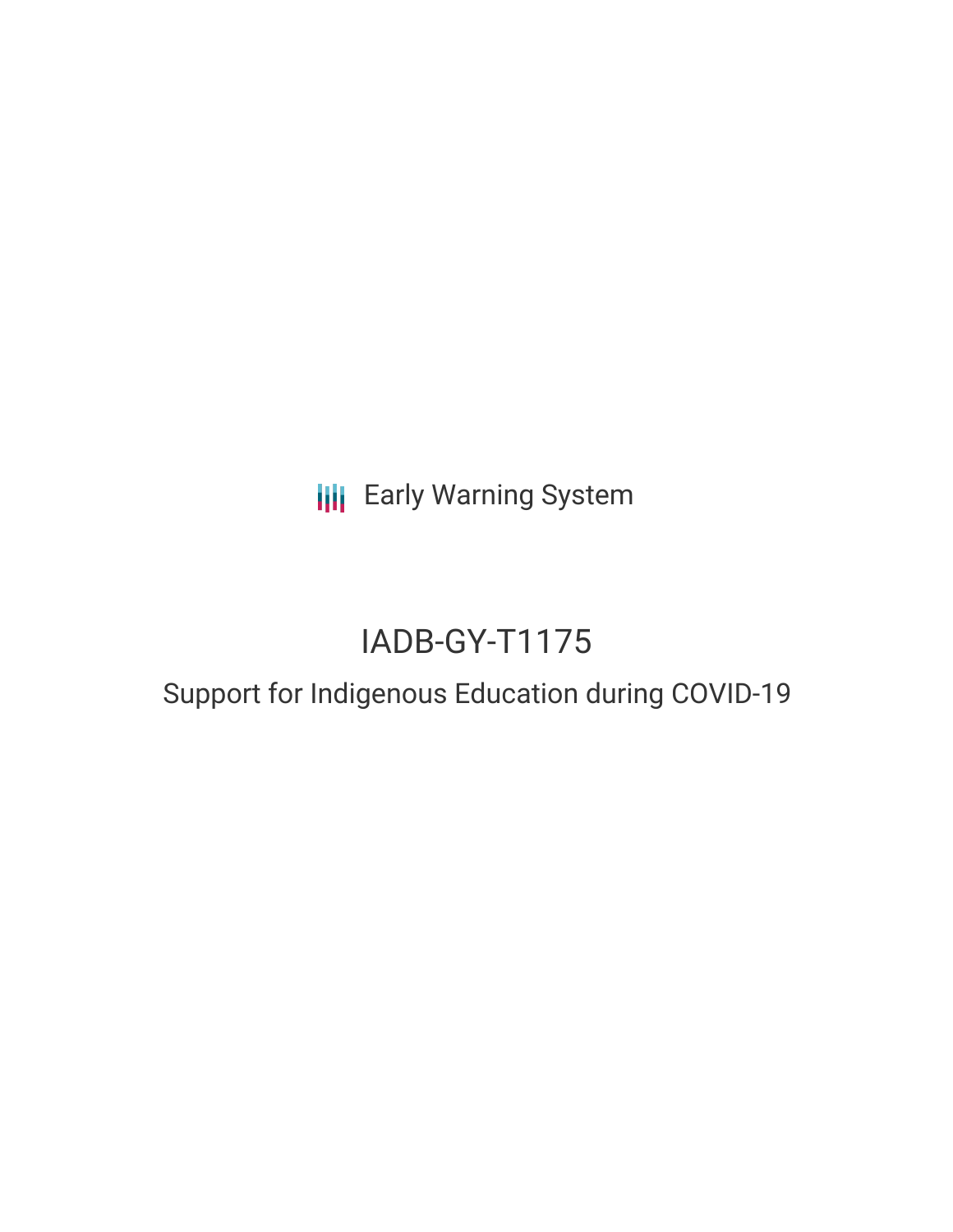

#### **Quick Facts**

| <b>Countries</b>               | Guyana                                 |
|--------------------------------|----------------------------------------|
| <b>Financial Institutions</b>  | Inter-American Development Bank (IADB) |
| <b>Status</b>                  | Approved                               |
| <b>Bank Risk Rating</b>        | C.                                     |
| <b>Borrower</b>                | Government of Guyana                   |
| <b>Sectors</b>                 | <b>Education and Health</b>            |
| <b>Investment Amount (USD)</b> | $$1.00$ million                        |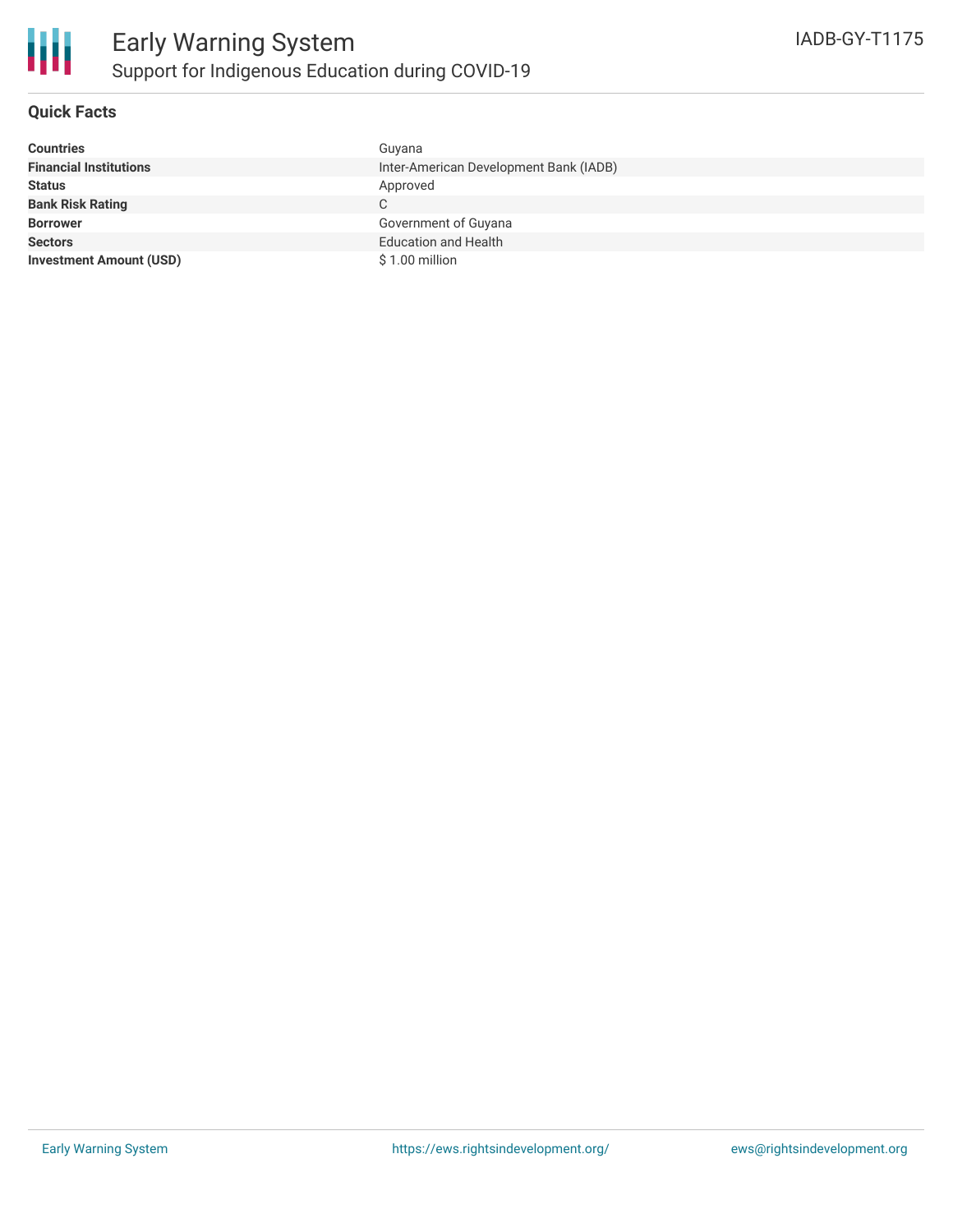

#### **Project Description**

The objective is to improve educational opportunities for indigenous children in hinterland communities by mitigating the negative effects that the school closures can have on children's cognitive and socio-emotional development. The TC will support: (i) the development and piloting of bilingual/English as a second language programs for indigenous children in preschool; (ii) a school mapping exercise; and, (iii) a study on the situation of migrant children.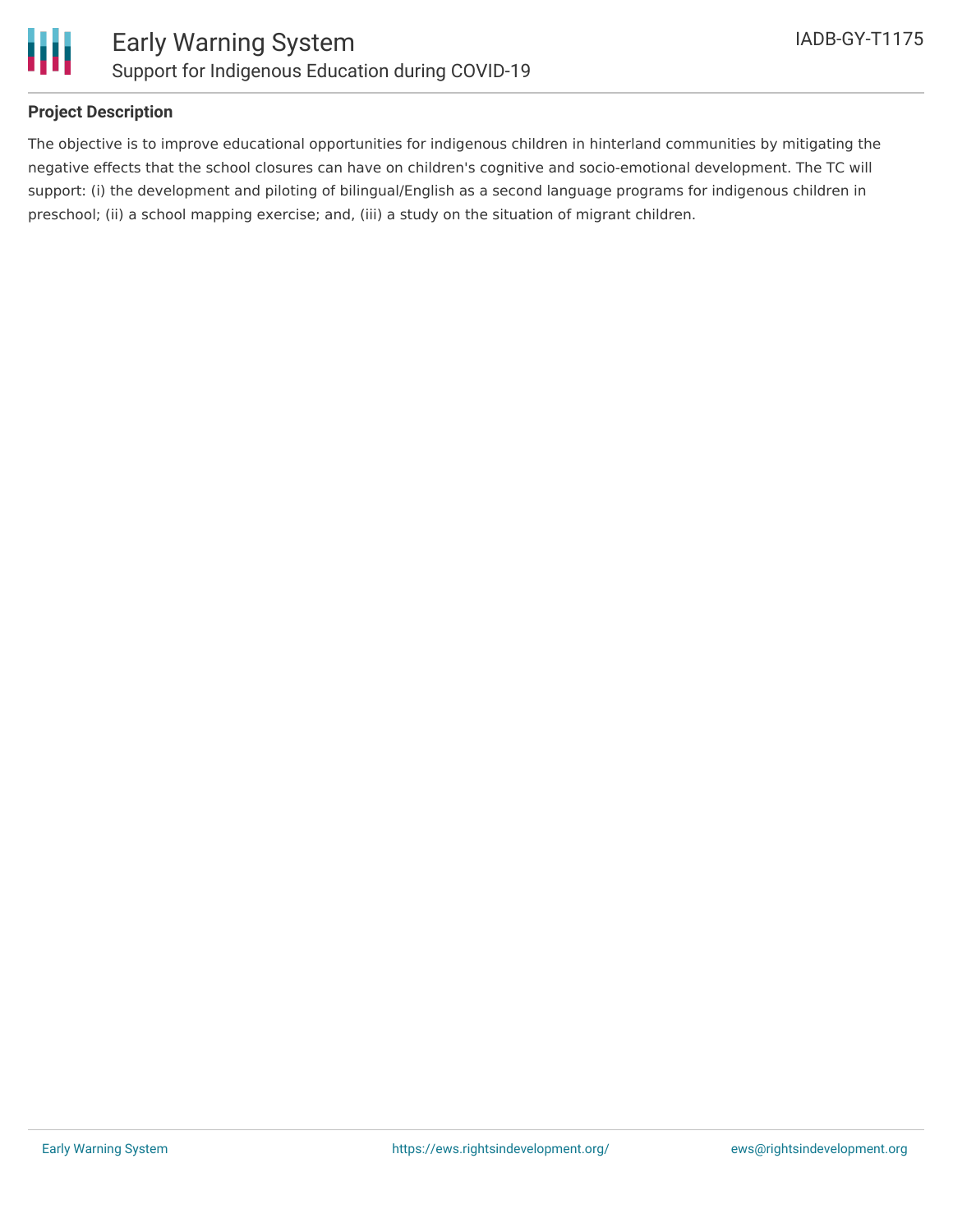

#### **Investment Description**

• Inter-American Development Bank (IADB)